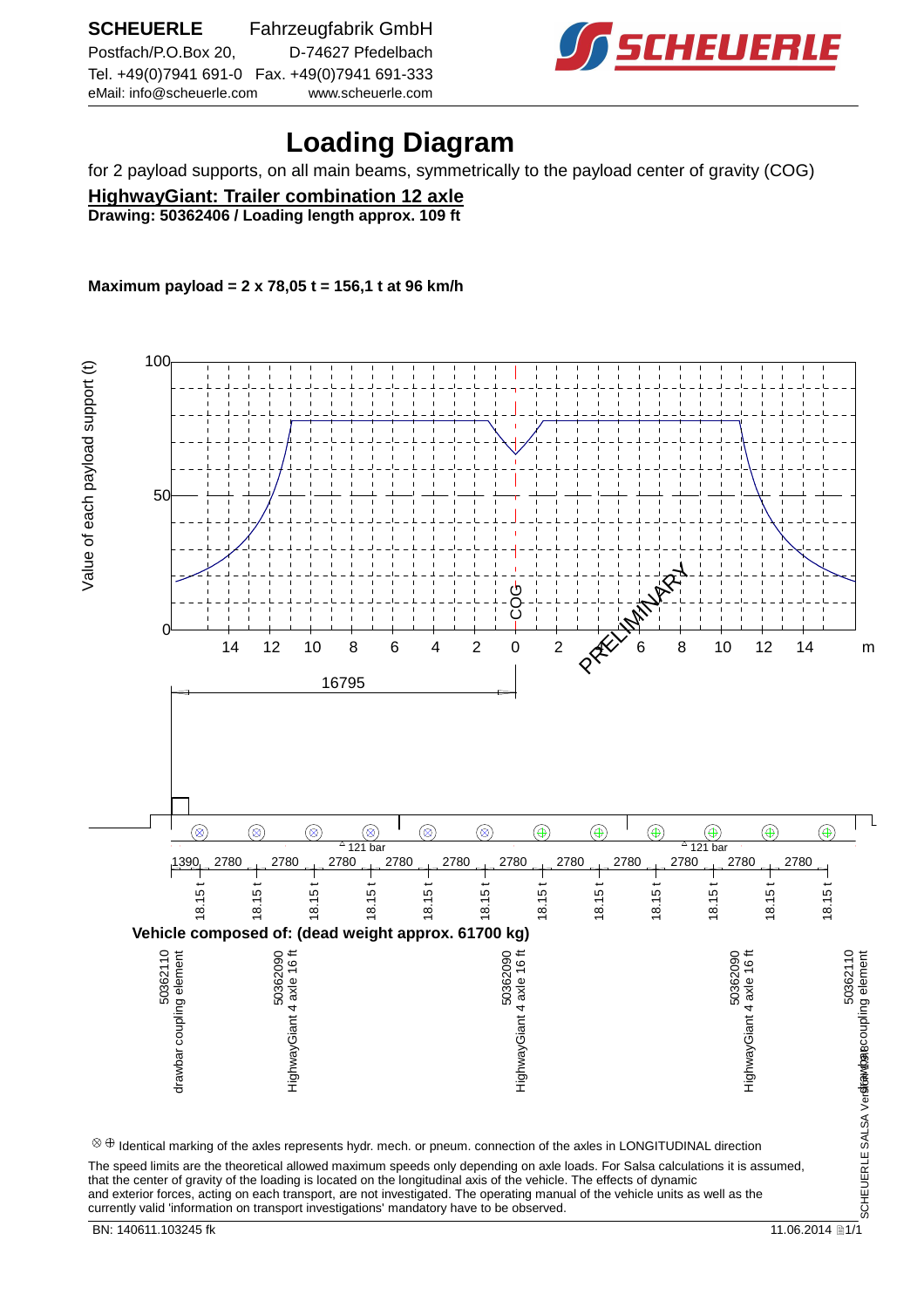

## **Loading Diagram**

for 2 payload supports, on all main beams, symmetrically to the payload center of gravity (COG)

**HighwayGiant: Trailer combination 12 axle Drawing: 50362406 / Loading length approx. 109 ft**

**Maximum payload = 2 x 104,15 t = 208,3 t at 80 km/h**

 150 Value of each payload support (t) Value of each payloge is entered. 100  $\overline{5}$ PRELIMINARY .<br>ებ  $0<sup>+</sup>$  14 12 10 8 6 4 2 0 2 **AV 6** 8 10 12 14 m 16766 ٦  $\circledR$  $\circledcirc$  $\circledcirc$  $\circledcirc$  $\circledR$  $^{\circledR}$  $\circledR$  $\circledR$  $\circledR$  $\circledcirc$  $\circledcirc$  $^{\circledR}$  $^{\circ}$  152 bar  $^{\circ}$  152 bar 1390 2780 2780 2780 2780 2780 2780 2780 2780 2780 2780 2780 22.5 t 22.5 t 22.5 t 22.5 t 22.5 t 22.5 t 22.5 t 22.5 t 22.5 t 22.5 t 22.5 t 22.5 t **Vehicle composed of: (dead weight approx. 61700 kg)** 50362030<br>6023605<br>6023605 5036203<br>06029803<br>06029803 5036203<br>1191 More + hosiOyewngiHi 50362110<br>50362110<br>SCHEUERLE SALSA Ver**sitewica**8coupling element 50362110<br>drawbar coupling element drawbar coupling element HighwayGiant 4 axle 16 ft HighwayGiant 4 axle 16 ft HighwayGiant 4 axle 16 ft drawbar coupling element SCHEUERLE SALSA Ver**sitavicas**  $\otimes\oplus$  Identical marking of the axles represents hydr. mech. or pneum. connection of the axles in LONGITUDINAL direction The speed limits are the theoretical allowed maximum speeds only depending on axle loads. For Salsa calculations it is assumed, that the center of gravity of the loading is located on the longitudinal axis of the vehicle. The effects of dynamic

and exterior forces, acting on each transport, are not investigated. The operating manual of the vehicle units as well as the currently valid 'information on transport investigations' mandatory have to be observed. BN: 140611.103254 fk 11.06.2014 http://www.fract.com/distance/setter/setter/setter/setter/setter/setter/setter/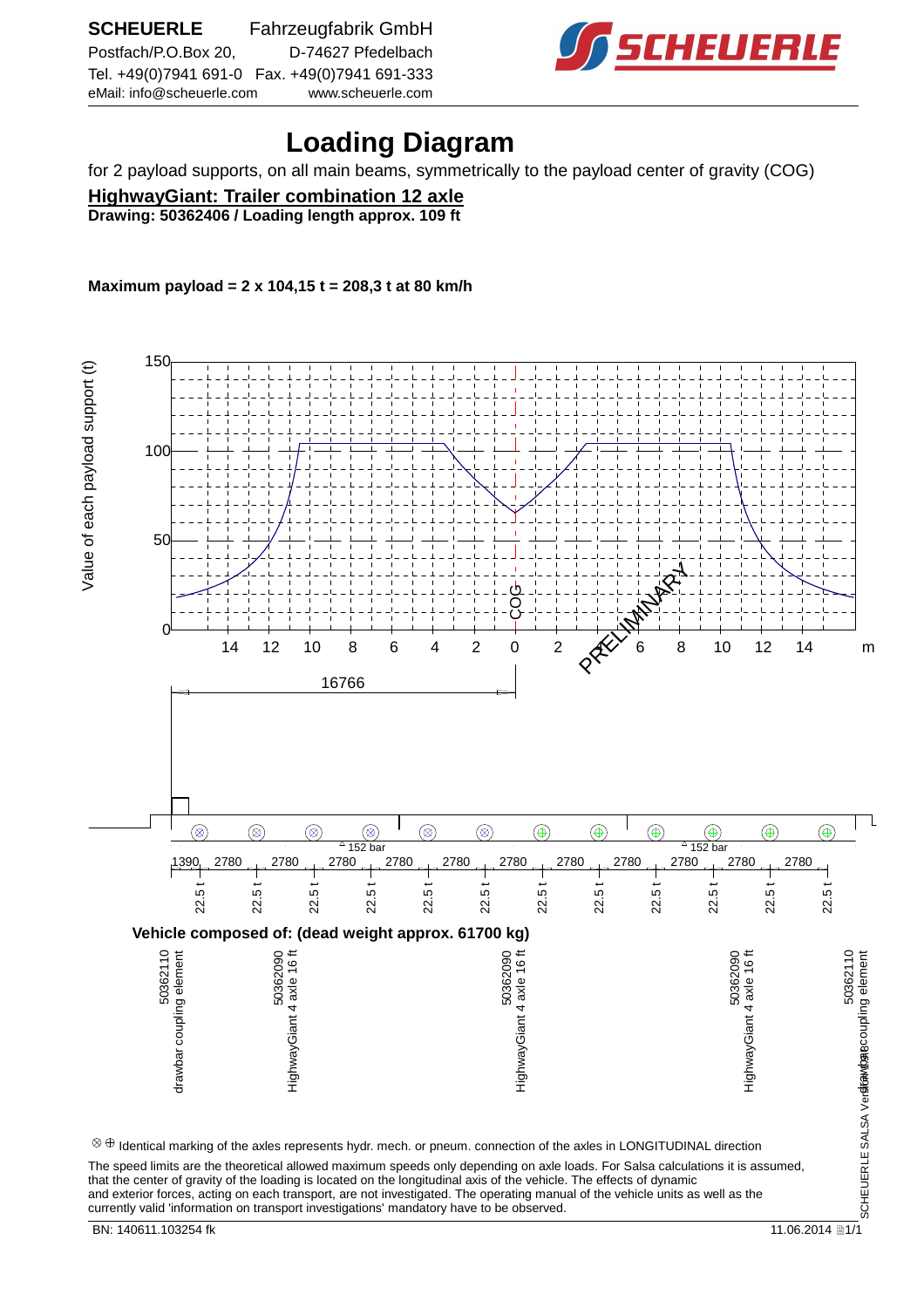

## **Loading Diagram**

for 2 payload supports, on all main beams, symmetrically to the payload center of gravity (COG)

**HighwayGiant: Trailer combination 12 axle Drawing: 50362406 / Loading length approx. 109 ft**

**Maximum payload = 2 x 113,15 t = 226,3 t at 40 km/h**

 150 Value of each payload support (t) Value of each payloge is entered. 100  $\overline{5}$ PRELIMINARY COG  $0<sup>+</sup>$  14 12 10 8 6 4 2 0 2 **AV 6** 8 10 12 14 m 16759 ٦  $\circledR$  $\circledcirc$  $\circledcirc$  $\circledcirc$  $\circledR$  $^{\circledR}$  $\circledR$  $\circledR$  $\circledR$  $\circledcirc$  $\circledcirc$  $^{\circledR}$  $^{\circ}$  163 bar  $^{\circ}$  163 bar 1390 2780 2780 2780 2780 2780 2780 2780 2780 2780 2780 2780 24.0 t 24.0 t 24.0 t 24.0 t 24.0 t 24.0 t 24.0 t 24.0 t 24.0 t 24.0 t 24.0 t 24.0 t **Vehicle composed of: (dead weight approx. 61700 kg)** 50362030<br>6023605<br>6023605 5036203<br>06029803<br>06029803 5036203<br>1191 More + hosiOyewngiHi 50362110<br>50362110<br>SCHEUERLE SALSA Ver**sitewica**8coupling element 50362110<br>drawbar coupling element drawbar coupling element HighwayGiant 4 axle 16 ft HighwayGiant 4 axle 16 ft HighwayGiant 4 axle 16 ft drawbar coupling element SCHEUERLE SALSA Ver**sitavicas**  $\otimes\oplus$  Identical marking of the axles represents hydr. mech. or pneum. connection of the axles in LONGITUDINAL direction The speed limits are the theoretical allowed maximum speeds only depending on axle loads. For Salsa calculations it is assumed, that the center of gravity of the loading is located on the longitudinal axis of the vehicle. The effects of dynamic

and exterior forces, acting on each transport, are not investigated. The operating manual of the vehicle units as well as the

currently valid 'information on transport investigations' mandatory have to be observed.